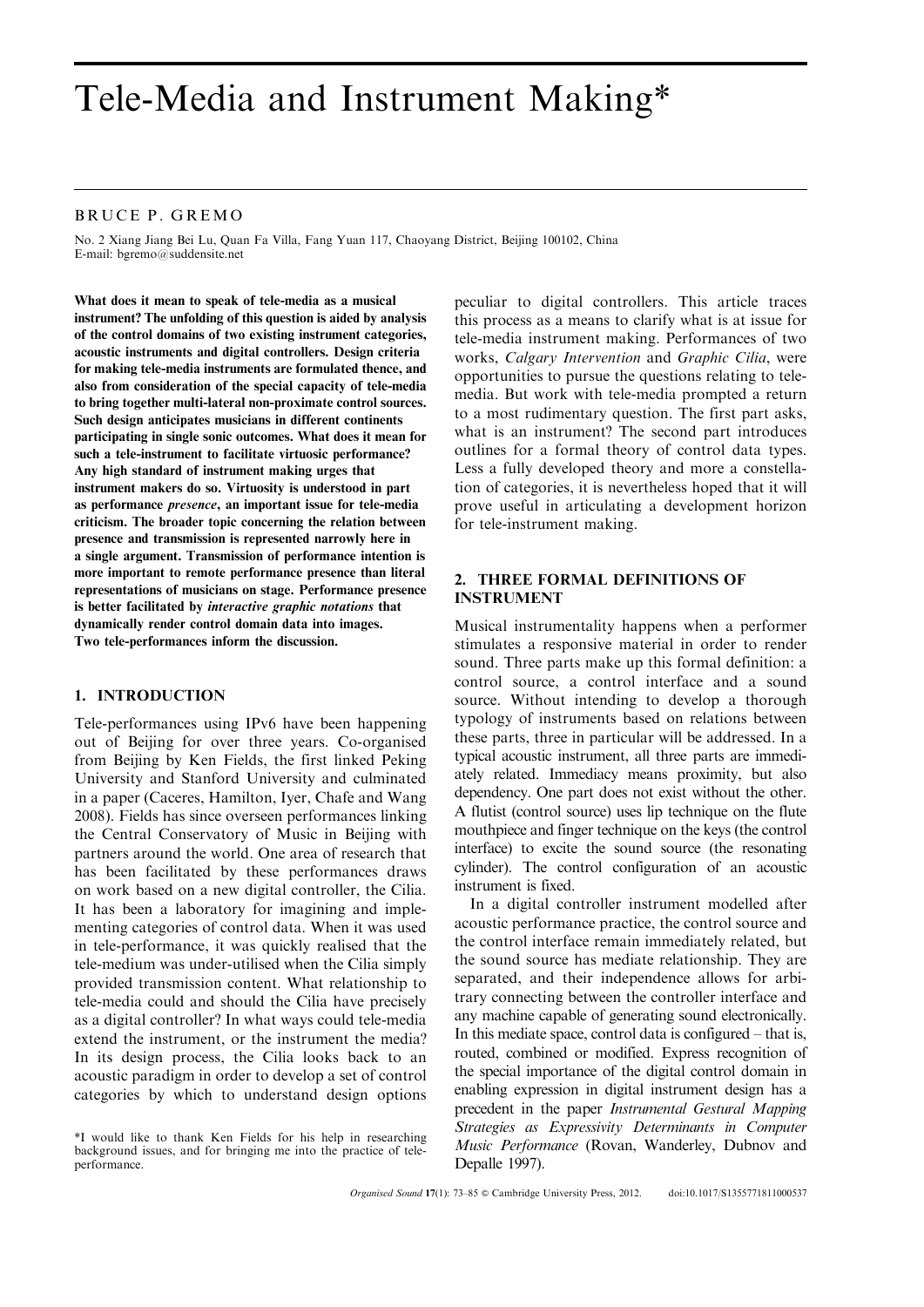In a tele-instrument, all three parts are mediate. One obvious asset of tele-media is the potential to draw from many control sources to participate in one sonic outcome. There is a second mediating space between control source and control interface where the requirement is conversion of the control source action into an accepted control data format, such as MIDI or OSC. Examples of this would be the basic fixed mapping 'data exchange protocol' used by The Hub (Bischoff 2007), and the dynamic network routing application Bridges (Wyse and Mitani 2009). It is not clear in these two examples that these are tele-instrumental insofar as they focus on control data routing. A criterion for tele-performance is not only that there be more than one control source but that these are non-proximate. This typically and minimally means that the locations are out of the range for direct seeing and hearing, and require mediation in the form of audio and video transmission. Atypical instantiations occur whenever transmission is self-reflexive, as when a camera projects its captured image back onto the same stage from which it is transmitting. In either event, signal transmission is a part of tele-instrumentation, unlike local-control data-network instruments. The network instrument remains a limited case of digital controller: digital controllers with multi-lateral control sources. Remote multi-lateral control-sourced instruments require audio transmission for the players to hear one another and their collective synthetic results. Signal transmission is all it takes to make a network instrument into a tele-instrument. The definition of tele-instrument is the beginning of a problem of understanding how signal transmission specifically contributes to making an instrument. We will return to this topic, as we now see the control domain as our prior problem.

In all instrument types, the control interface enables mapping of control parameters to control destinations. What changes from each instrument type is the capacity to arbitrarily design the routing between the parts. Whether it is fixed or flexible the character of the instrument is still defined by the control data configuration.

#### 2.1. Control data networks and virtuosity

The difficulty of categorising control types is compounded to the extent that the virtuosity demonstrated by acoustic instruments is thought as a model. Is this difficulty introduced with the notion of virtuosity well understood?

The paper 'The Importance of Parameter Mapping in Electronic Instrument Design' (Hunt, Wanderley and Paradis 2002) precedes us in defining the essence of an instrument by reference to the control domain. The 'mapping between input and system parameter ... defines the very essence of an instrument ... by altering the mapping, even keeping the interface and the sound source constant, the entire character of the instrument is changed' (Hunt et al. 2002: 1). We build upon this premise that the essence of a digital instrument lies in the control data domain. The above authors add to the prior discussion of the control data dimension by introducing the idea of mapping layers. The mapping of one-to-one control and its enrichment by introducing not only mapping layers but also cross-coupling of control data streams (Hunt et al. 2002) allows for the interaction of control-data streams amongst themselves. Points of contact within the control domain itself are nodes. With the introduction of control domain nodes, a typology of control would have to admit yet more complex relationships between control-data streams. A multiplicity of control-data nodes means a control network. If complexity within the control domain is the norm, and the condition for this complexity is a multiplicity of control nodes, then configuration with the control domain is always a network configuration. The essence of a digital instrument lies in the configuration of its control-data network. Understanding of network configuration enables optimised controller design and therefore would presumably facilitate virtuosic performance.

Virtuosity is in part extraordinary micro-athletic ability, and its best exemplars are still acoustic instrumentalists. Rate and resolution are clearly two dimensions of expressivity, and the problem of enabling athletic virtuosity is thus aided from the two poles of sensor development and software processing power. Sensors now are robust, and output at high resolutions and speed, and anything understood as an imperfection in the control output (e.g. data jitter), can usually be corrected with additional data wrangling. From the other end, new software such as ChucK promises greater time-responsiveness through strongly timed 'on-the-fly' (Wang and Cook 2003: 1) implementations of controller data. However, sensor resolution and processing power do not solve the problems of simulating the interaction between the acoustic instrument's control gestures and sound production. The Cilia is modelled on the performance gestures of the Japanese shakuhachi (a traditional vertical bamboo flute). It inherits its control gesture technique, doesn't produce sound itself, and models itself on complexities in the interaction between the control gestures and the same instrument's sound production. Much of the weight of reproducing this complexity can be placed on the imaginative use of mapping within the control data network.

Our kernel definition of instrument remains focused on the configuration of control-data networks. A survey of the field of artistic endeavour where musicians have contended with differing definitions of instrument through music-making will sharpen this focus.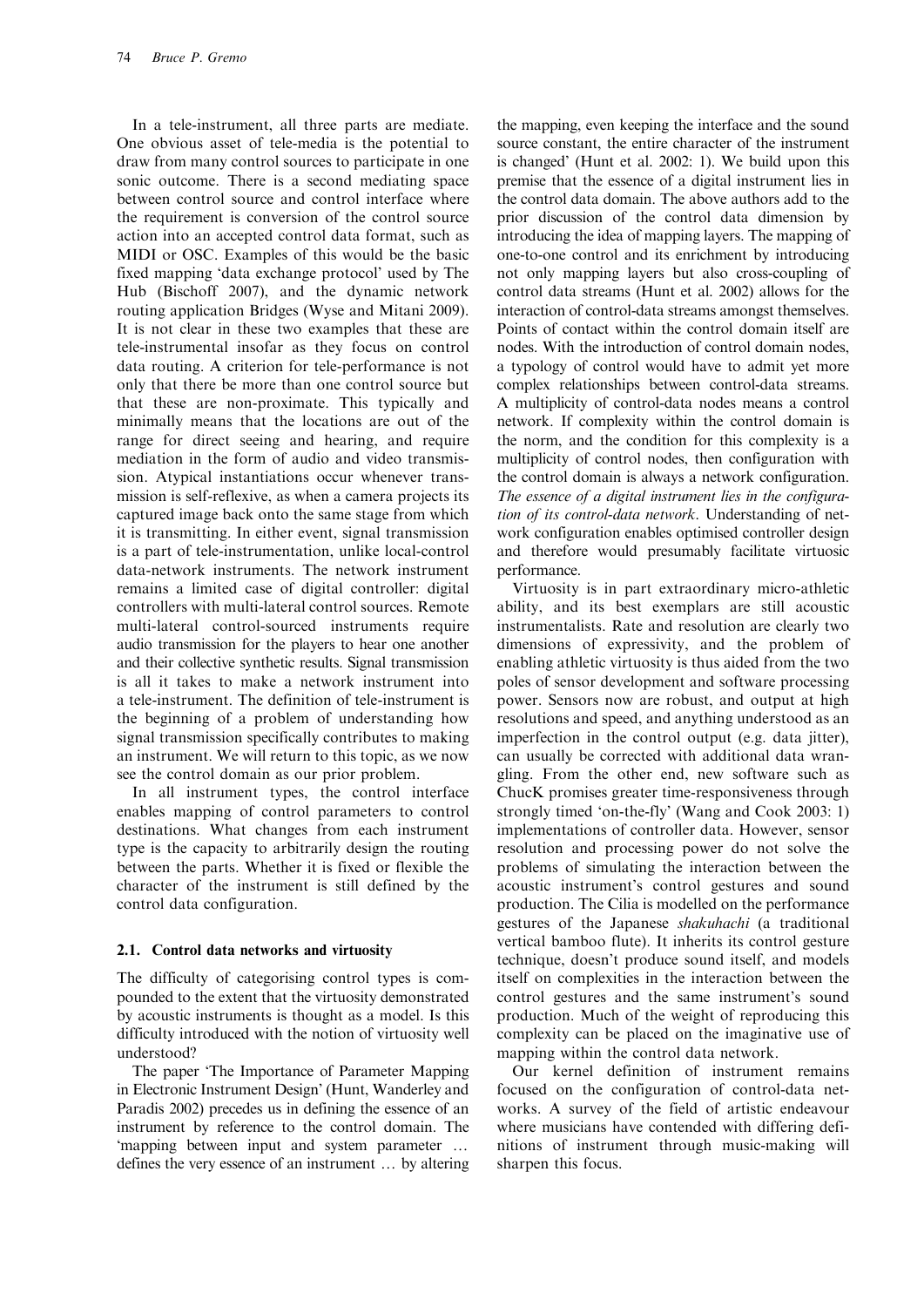#### 2.2. Some precedents in network instrument making

The ensemble practice of The Hub was oriented to 'emergent phenomena' resulting from data sharing amongst independent algorithmic instrumentalists (Brown 2007). The ensemble prioritised 'network behaviour over the actual sounds employed in the realization of each piece' (Brown 2007: 2). There are few better examples of network-instrument making. Hub performances are about processes that are dependent upon multiple agencies each responsible for the continuous generation of control data, whether or not they are collaborating or contending. A basic 'data exchange protocol' enables 'free association' and the demonstration that 'surprising instances of odd correlation' happen with a certain regularity, indifferent to any attempts to determine them (Bischoff 2007: 11–12). Our focus on configuration of control-data networks is not affected whether the control sources are dispersed and indeterminate, or unilateral and determining.

Could one performer manage a Hub performance? Inspired by the early Hub experiments, the Bridges application suggests the affirmative: 'there can be zero or more performers on the network' (Wyse and Mitani 2009: 2). Performance could also presumably be automated. The number of performers involved does not change the definition of net instrument. Bridges enables the network performer to play with routing, scaling and mapping of control data freely between the control sources and the control destinations. It provides for a 'dynamic' 'unrestricted reconfiguration capability' (Wyse and Mitani 2009: 4). Even if the routing of control data is itself thought as purely formal material to be played (e.g. as routing presets), this still needs to be instrumentalised. The focus on configuration of control data networks is not affected when implemented in purely formal ways, as when a network instrument is configured to route routings.

Netochka Nezzvanova, in introducing 'URL synthesis' with the Nebua.m81 implementation (Nezzvanova 2000), was amongst the first to specifically use the Internet as a network instrument. Search actions (automated and 'non-human', whether stochastic or deterministic) on URLs yielded data (numbers and text) that were then sonified. It is clear in such implementations that human agency is not especially important. Yet clearly control-data networks are continuously being configured. Network instruments can be human- or machine-driven.

Atau Tanaka's and Kasper Toeplitz's Global String was an instrument 'destined for concert performance, but also to occupy public space as an installation' (Tanaka 2005: 280). To some degree performance requires a passive listening audience willing to witness the piece as a process, and installation, an audience willing to be physically engaged with the piece as an object. Whether or not the 'string' (a series of sensors mounted on a cable) was played by 'virtuoso' performers in a concert format, or stimulated in an almost ambient way by a sound-performance naïve public, a measure of control configuration activated the physical modelling routine. Certainly a tele-instrument can be played in ambient non-expert fashion.

Others have focused on consequences of issues related to signal transmission. Chris Chafe finds materiality in the acoustics of transmission such that they become music composition and improvisation parameters: 'path delays themselves can also be used to constitute network sound objects in a new breed of synthetic, distributed musical instruments' (Chafe 2009: 414). Whether or not the Internet itself is thus put into the foreground as material, the practical performance question is still how to instrumentalise such sonic phenomena. Whether or not sonic content is derived from tele-transmission, the instrument maker will still have to configure control data to play it.

This quick survey allows us to step through a series of reductions that corroborate our focus on configuration of control data networks. It also compels us to supplement it. With the exception of the work of Chris Chafe, the above examples are network instruments that are not primarily concerned with the question of presence.

#### 2.3. Presence and virtuosity

The topic of presence is covered at length by the telemedia industry in understandably one-sided discussions of their products. If presence is defined as proximity, then the general problem is to simulate proximity. But what is proximate? Teleconferencing extends collaborating remote musicians' vision and audition into their respective rehearsal rooms. There are synaesthetic, kinaesthetic and semantic factors that cannot be transmitted. It is imperfect simulation, but serviceable given the right expectations. But this is a poor definition of presence. It is also an opportunity to segue into a discussion of another dimension of virtuosity.

Matthew Wright has argued that signal transmission can never substitute for being there: 'The point isn't that physical proximity is inherently superior to technologically mediated communication, but that we should use computer networking to provide new and unique forms of musical communication and collaboration' (Wright 2005: 193). Tele-media cannot substitute for being there; this is not a bad thing, simply a different form of representation, and there are more interesting things to do. The medium presents opportunities to understand presence anew. The focus on networked control transmission is one way. It would seem that the author of OSC had this in mind. Furthermore, it is clear that, in speaking of the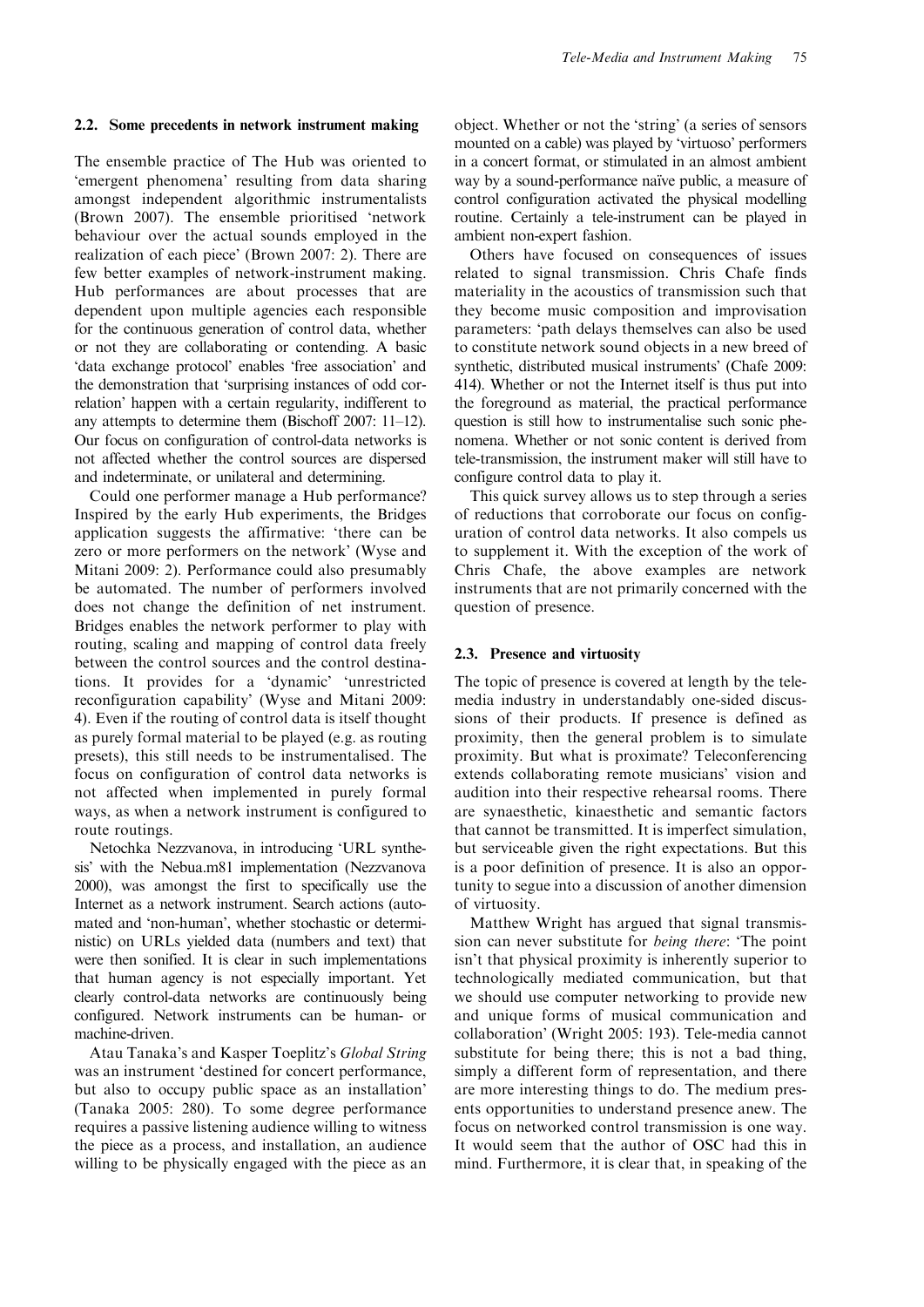action driving tele-instruments, the problem undergoes a transposition of sorts. Presence is as much presenting, as it is to be present. It has both a verbal and nominal character. To use transmission as a performance instrument for generating new contents, this is already presence.

There is a traditional position that harbours the same reservations concerning what proximity simulation alone can accomplish. A performing artist is interested in a specific kind of presence that facilitates engaging an audience such that they have a cathartic emotional experience, one that they could not have in any other way. Virtuoso musicians are capable of extraordinary technical feats, but no less extraordinary are their emotional enactments. Arguably the difference between a performing artist and an athlete is the empathetic ability required only of the former. Incidentally, it is also one difference between human and machine performers, the tentative premise being that machines are not capable of empathy. An audience is compelled because they bear witness to the authenticity of the performing artist. Good instruments optimise capacity to respond to the widest range of expressive gestures, from deceptively simple distillation to exuberant athleticism. Whatever the aesthetic purpose, a human performer executes extraordinary micro-athletic and empathetic feats in order to compel an audience into a cathartic emotional narrative experience. When this is successful, it demonstrates efficacy in the projection of presence.

Therefore, design of the control data network should optimise responsive capacity. It is clear that signal transmission uniquely contributes to performance presence especially to the extent that transmitted signal content bears a generative relation to the control data actions. Thus the verbal and nominal aspects of presence are optimised.

# 3. THE CILIA CONTROLLER

The shakuhachi served as a design paradigm for the Cilia through its physical performance gestures, and through its control characteristics. An understanding of complexity, nuance and responsiveness of control was sought in analysis of the shakuhachi controldimension. This focus makes it different from hybrid instruments such as the hyper-flute (Palacio-Quintin 2003) or augmented instruments such as the Sitar controller (Kapur, Lazier, Davidson, Wilson and Cook 2004). The former entails attaching sensors to an existing instrument. The latter attempts to enhance sophisticated signal processing and analysis ('indirect acquisition') with direct control data from sensors with the intention of 'training the information extraction algorithm' (Tzanetakis, Kapur and Tindale 2006: 1). In both cases, gesture capture and its direct electronic sonic implementations of the control

data are simultaneous to acoustic sound production. The Cilia controller, however, does not itself produce musical sound. Learning from such prior examples, a potential development direction for the Cilia is machine learning and developing capacity to detect musical intention (even if only implemented as a corrective device to sensor jitter). The Cilia hardware development remains focused on direct complex sensor control.

The Cilia consists of a physical flute controller (currently with a PIC microcontroller) and software application (MaxMSP). It is intended primarily as an event controller (requiring simultaneity between control gesture and sonic generation). Any capable instrument has to be more than a process controller (requiring control operators for sequences, algorithms, sonifications or pre-recordings). By definition, flutes split an air column produced with an open embouchure (lip technique). The Cilia mouthpiece splits the air column and derives control data from an analysis of the split air column's dynamics. All flute wind techniques can be used. Five high-resolution  $(0-6,000)$  three-dimensional (x, y, z) track-pads enable the use of numerous finger techniques developed on non-keyed flutes such as the shakuhachi (figure 1).

Not intending to imitate the sound of the shakuhachi, the Cilia enables dexterity in manipulation of several timbre types (overtone structure, harmonic colour, density and texture). It performs monophonically, heterophonically, homophonically, polyphonically and cacophonically. Its sound-generating routines tend away from pitch-centrificity.

## 3.1. Control and abandon

Control-data networks are complex. Complexity is always an implicit topic. In performance practice, complexity begins with a contradiction that resides within the term controller, between control and abandon. All experienced musicians know this, whether improvising or interpreting. There is a feedback continuum



Figure 1. The shakuhachi and the Cilia.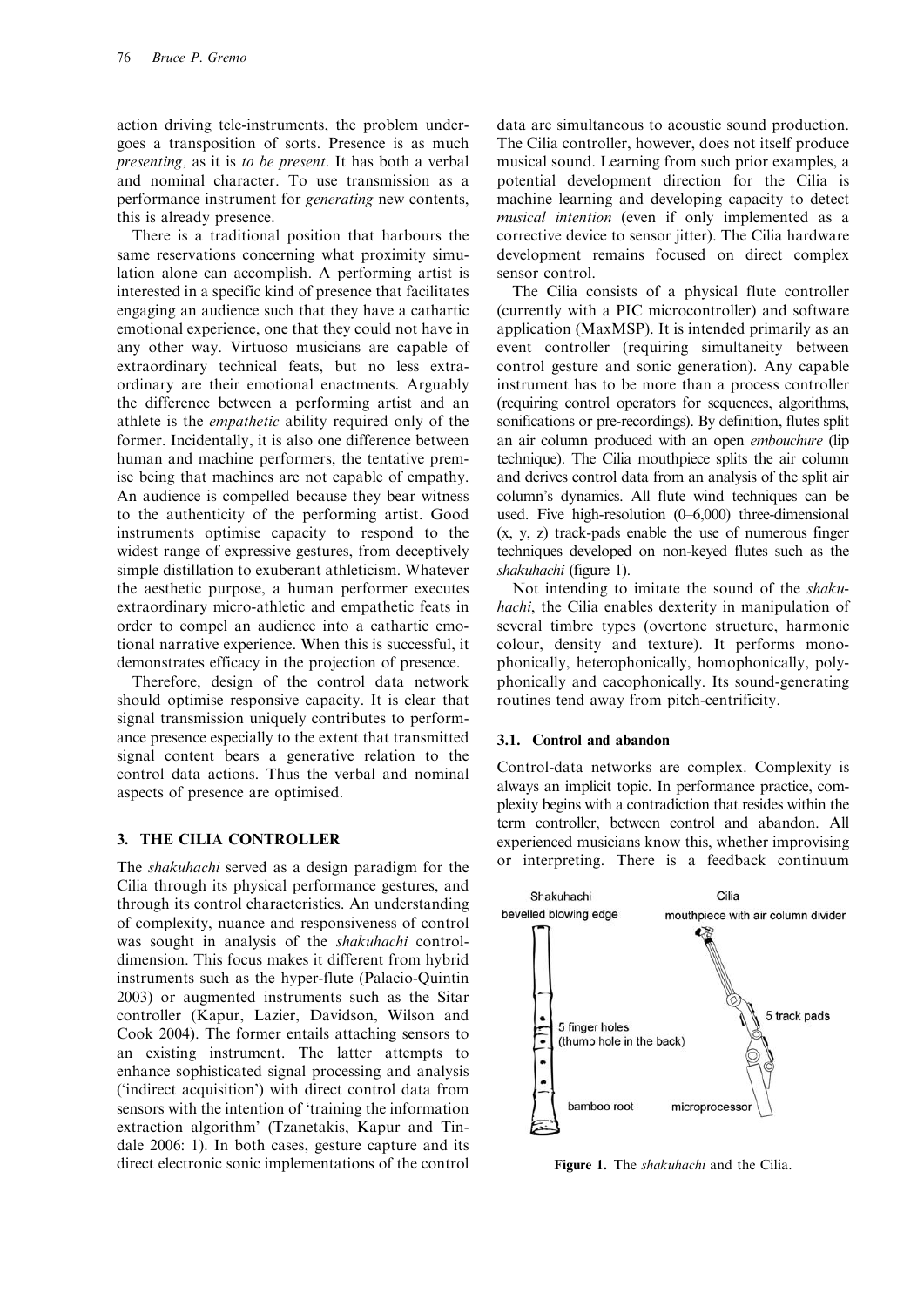between the immediate production of sound and the responsive adjusting of technique. There is a moment of abandon as the player puts the sound out there, then in the response a moment of control as the resistances of the instrument are negotiated. The resistances of good instruments are complex, always providing some nuance beyond the player's control. Experienced players negotiate quickly and efficiently. There is a poise that is part of the athlete's psychology that enables intense focus on movement and reaction. The back and forth feedback happens so fast and constantly, a listener can't parse it. The sound shimmers, and even if one can't parse it, this shimmering is still audible. Shimmering is another way of expressing the temporally complex meaning that past, present and future are equi-primordial.

The sustained action of shimmering requires athletic virtuosity. Presence in tele-performance is not so much a matter of resolving signal path problems (such as the removal latency jitter) as it is of encouraging shimmer, as in any other performance medium. How can one facilitate shimmering in design? We propose next to translate it into exacting control domain terms.

### 3.2. Unidirectional control types

Discrete control means direct implementation of triggers (e.g. simple switches or sequence tracking routines) and continuous control of data streams (e.g. from capacitive sensors such as track-pads). Both instantiate *direct* control. They directly affect a signal path. This has been indicated by others as one-to-one mapping, but would also include 'divergent mapping' or isomorphic parsing (Rovan et al. 1997). Direct routing includes one-to-many and many-to-one mappings.

There are four types of fingerings on the Cilia. They are all second-order direct discrete controllers as they are derived from primary controllers (raw pad data) read for discrete state control (is the finger off or on the pad?). The combinations of states from the different pads yield the second-order controllers. Non-vented and vented fingerings are woodwind players' terms. The former describe continuous closures from the top of the tube down to the bottom. The latter describe non-contiguous closures. Numeric fingerings describe the number of pads whose state is on. They are possible only on an electronic controller. When nonvented fingerings are combined with ratio threshold values from the mouthpiece (there are two thresholds, therefore three possible discrete ratio values), what is produced is analogous to a three-octave range. Four non-vented fingerings become a series of 12 basic notes.

Two of the track-pads' continuous controllers are all that is needed to divide the pads into quadrants, providing four state detectors per track-pad. The Cilia is thus capable of playing homophonically (i.e. non-parallel chord sequences). Each combination of quadrant state values maps onto intervallic structures (how chords are defined). It should be noted that multi-tasking of the pads on several levels is the norm.

Dynamic control happens when controllers directly control other controllers. This is a simple example of what has been called 'convergent mapping' (Rovan et al. 1997). A formal theory of types would admit discrete and continuous dynamic controllers, and of first and second orders.

Indirect dynamic control occurs when data is routed through an additional mediating controller. In the Cilia work, the mediating controller is invariably a dynamic controller or another indirect dynamic controller. As with dynamic controllers, other subdistinctions can be anticipated formally. They have not been implemented in the Cilia programming.

Consider the control category implementations in figure 2. If controller 3 went directly to the VCA it would demonstrate simple direct continuous control. As controller 4 modulates its upper limit, it functions as a dynamic continuous controller. Similarly, controller



Figure 2. Demonstration of unidirectional control types.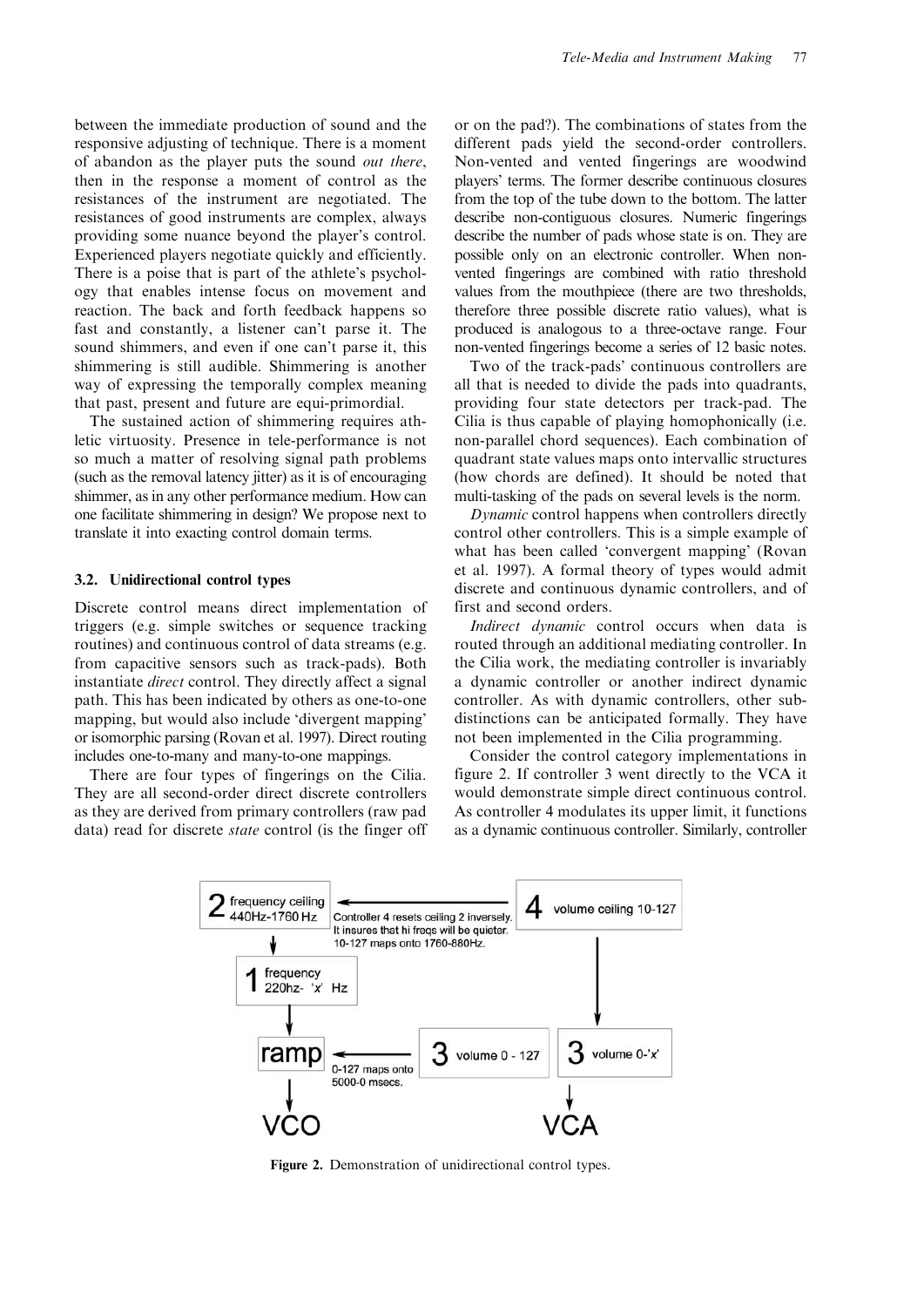

Figure 3. Reverse analysis of the control structure of a shakuhachi.

1 is a dynamic continuous controller as controller 2 is setting its upper limit. Controller 4 parses and, because its values are scaled, provides an example not only of complex control, but also of indirect dynamic control. It affects controller 1 through manipulating its dynamic controller, controller 2. Complex control is demonstrated in the parsing of controller 3. When not modulated by dynamic controller 4, it routes directly into a time function, 'summing' with the already modulated frequency to make frequency ramps (glissandi).

This pedagogical patch enables performance with a sine wave. The aesthetic objective is to avoid having very loud activity at higher frequencies, and to do so in a way that is not entirely predictable and that a performer can control. Complex multiple referent controllers perform deterministically, even if statistically within ranges of values. Such behaviour, such inexact predictability, aids in making a performance lively.

Complexity begins in control data configuration with the parsing of a single control stream, and in its non-isomorphic implementations.

## 3.3. Reverse analysis of the control dimension of a shakuhachi

Reverse analysis here means use of electronic music concepts to understand the control dimension of the shakuhachi anew. It begins with common practical knowledge that any player can attest to.

Breath and finger actions are two types of physical gesture used on the shakuhachi. There are four breath actions parameters. The angle of the vertical flute to the lips changes the ratio of air in and out of the tube. Force is the amount of pressure applied by the stomach muscles to push the diaphragm and force air from the lungs. Air volume is the shape of the embouchure hole: the more horizontally oblong the hole is, the more breathy the sound; the less so, the denser the timbre. Velocity is the size of the embouchure hole: the smaller it is, the faster. Fingerings change not only the length of a standing wave, but also the impedance configuration, the resistance that creates instabilities in the standing wave. Any combination of closed and open holes counts as a fingering. Covering only part of a hole (shading) enables many other techniques. The percentage of area covered is one parameter; so is the shape of the shading, whether it is covered from the top of the hole down or from the side.

Early and continuing work at Waseda University in the development of a robotic flutist parsed the flute embouchure into six parameters (Takanishi and Maeda 1998). Engineering laboratory analyses can clearly augment the practical intuitive knowledge of the player. However, as reverse engineers with a different set of categories and objectives, the additional parsing of parameters does not aid us in understanding the virtual control domain, nor affect our conclusions.

At node one (figure 3), the breath parameter angle acts on force, or conversely breath with consistently less force enables greater angling (greater pitch and timbre spectrum). If the angle or ratio value is closer to 0 (the breath is almost all in the flute or out), then less force will be possible. This is an example of continuous dynamic control.

This is repeated at node 2, except with greater complexity as two more parameters are acting as dynamic controllers.

Direct continuous control is seen in the movement of the fingers over the keys (affecting pitch) (node 3), and in the increasing of breath affecting both amplitude and timbre in a continuous spectrum (force).

At node 5, velocity as a discrete threshold controller acts on the fingerings by changing the frequency register, octave shifts. The fingerings function progressively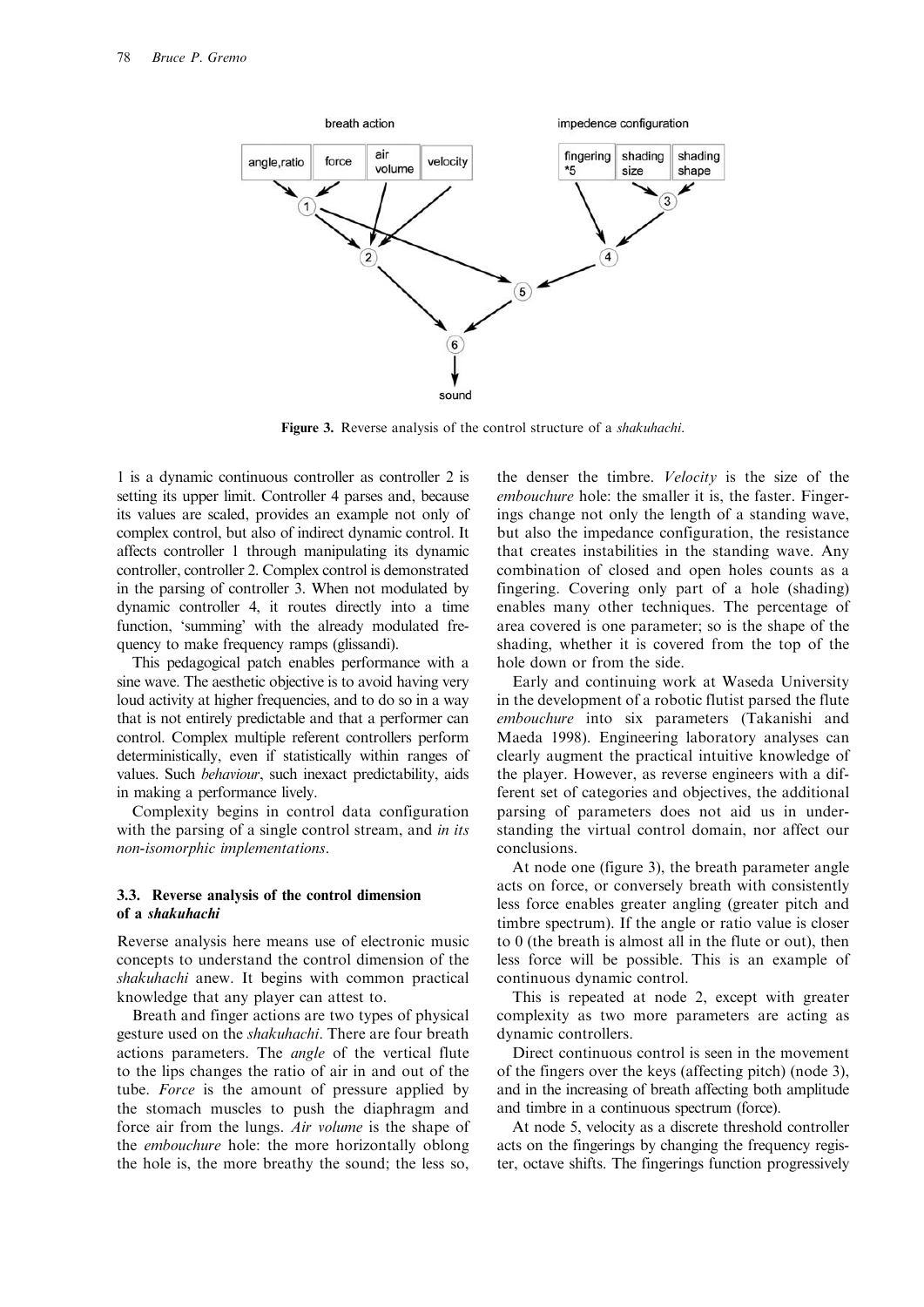differently from the norm of non-vented fingerings the higher the register. This demonstrates discrete dynamic control.

If the value of any breath parameter is 0, then all are zeroed. Whatever else is going on at node 6, this shows multiple dynamic control and interdependence.

All fingerings produce unique frequencies in combination with timbre variations. In this way the shakuhachi demonstrates direct discrete control.

The one instance of indirect dynamic control can be seen by tracing force from node 1 to node 5. Insofar as it effectively changes the interior of the instrument (by over-blowing), it affects the impedance configuration.

This description also reveals limits in the paradigm. Indirect dynamic control is hardly present; the control routing cannot become as complex as one can easily imagine with electronic controllers. Furthermore, the control routing configuration is fixed on an acoustic instrument. The Cilia is an interface for a universal machine and need not be so limited.

What design lessons are here?

- 1. The control that we see demonstrated on the shakuhachi involves the summing of several control sources to create other levels of control (dynamic and indirect dynamic). Richness of control is achieved by such summing.
- 2. At node 1, force is parsed and routes to two different purposes; it contributes to the breath signature, and to the impedance configuration. The degree of complexity of control yields a higher measure of nuance and depth in the sonic outcome.
- 3. Combinations of the five fingers on the shakuhachi yield fingerings, each of which yield a new sonic possibility. Higher-order controllers can be developed through tracking of combinatorial outcomes of simpler controller mechanisms. Higher orders of control enable manipulation of higher orders of musical content, such as scales.



Figure 4. Complex control.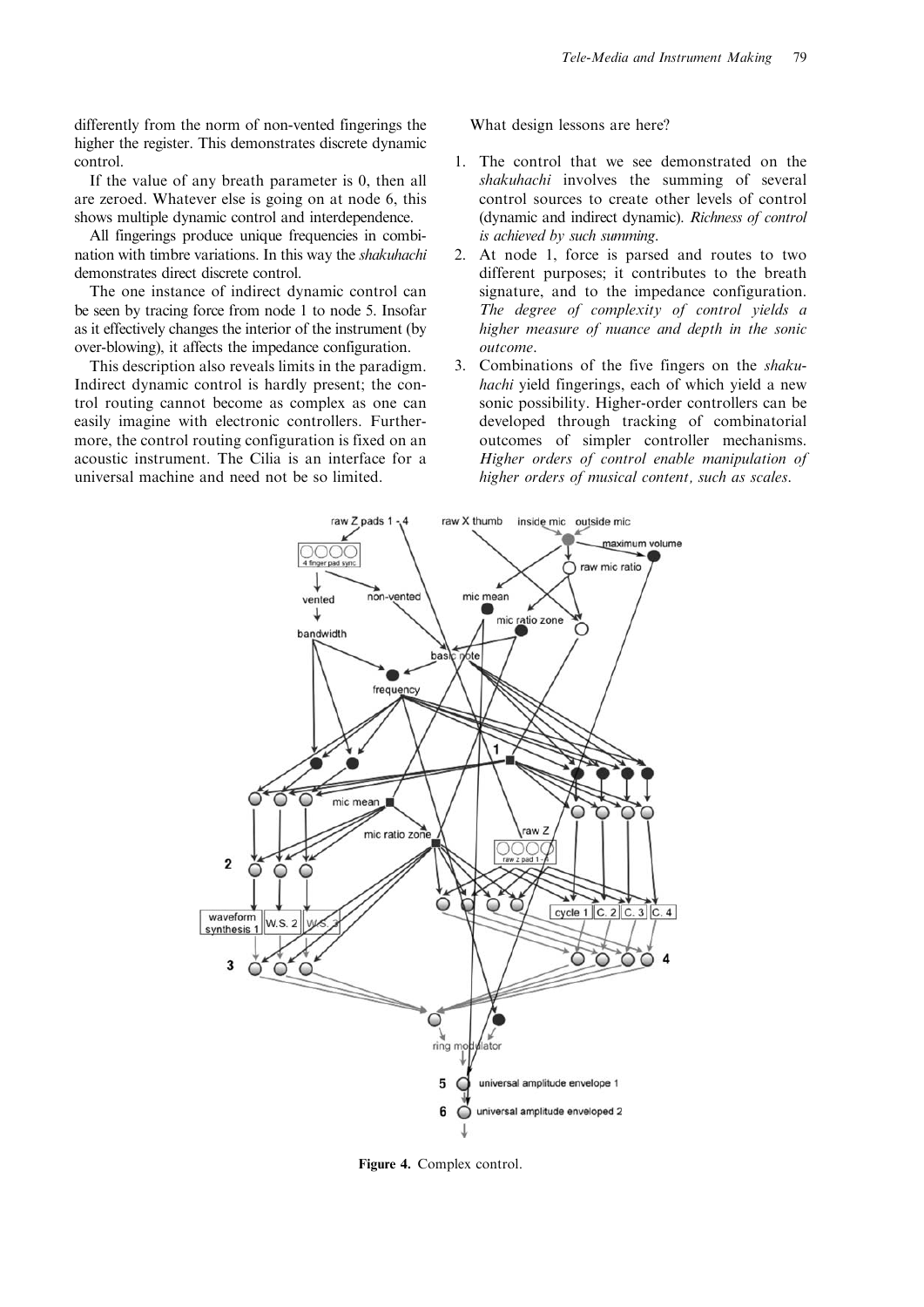- 4. The shakuhachi demonstrates how certain control parameters are bound together, mutually dependent. It is important for instrumentalists to have thresholds and limits. Designing such dependencies with consistency aids the instrumentalist in developing a performance practice.
- 5. Electronic controllers offer far greater complexity of control design than is possible on acoustic instruments. The ease with which the control limits of acoustic instruments can be surpassed in net instrument design suggests a massively undeveloped field.

#### 3.4. Reflexive control

Reflexive control types are not unidirectional. A preliminary typology of this type has not been attempted. However, a more generalised implementation enables the following account.

Figure 4 charts a complex sub-routine within a much larger application for the Cilia. The intention is first to bear witness to the potential complexity of control routing, and then through a reduction of the sub-routine to introduce a novel control category.

There are seven original control sources: two microphones functioning at sub-gain levels as amplitude sensors in the mouthpiece, and five track-pads outputting three continuous control streams each. They are indicated at the top of the diagram. Solid circles indicate points of dynamic control; empty circles, indirect dynamic control. Signal processing does not begin until just above the numbers 3 and 4. The final signal is output after 6. Everything above 3 and 4 is control processing and routing. Control streams split and at some later point in the configuration flow re-join with themselves. The numbers 1–6 indicate points where this re-joining or 'self-referencing' in the control path happens. The original control shape undergoes modification and delay after parsing. Still, something of its original shape is retained at the time of re-joining.

Figure 5 reduces and exposes these reflexive moments in the control routing. Starting from the simple split air column, four of the derived control streams are traced. They eventually all meet again but after modification and variable delay.

Something of the original air column gestalt is preserved in all these derivations indicated in the diagram. They split off from the original, but in various ways continuously modify the original by interacting with other control streams or by being modified through implementation in a signal path. Sedimentation of variation accrues, the variants also being marked by different delays. It is very much a reflexive control structure. It finds a sonic analogy in heterophony.

If one were to conduct physics laboratory analyses on the standing-wave phenomena inside the shakuhachi and were able to show how one's abstracted



Figure 5. Reflexive control.

data charts of rudimentary control gesture data are affected by the sound generation, perhaps it would look something like figure 5. Would the micro-delays, micro-echoes and micro-amplifications caused by asymmetries of resistance along an interior bamboo wall find successful simulation with reflexive control-data configurations? Successful or not, it would presumably be as complex as what was modelled here speculatively and creatively. Additionally, if basic conditions for resonance are delay and repetition, then virtual resonance is achieved in the above instance. There is precedent in the cases others have made for the resonant acoustic space of the Internet. 'Sound waves propagated through Internet acoustics behave just as in air, water or along a stretched string' (Chafe, Wilson and Walling 2002: 1).

Reflexive control is not another magnitude of mediation between control nodes, but describes a different type of control structure. A threshold is passed when a control data network becomes selfreferential. Reflexive control is a condition for any simulation of resonance, a quality of all good acoustic instruments. It is also a common if intuitive measure by which players attribute independence to their instruments, as though the instrument itself speaks. The anthropomorphising of one's instrument is not unimportant to shimmering: musicians frequently need to know their instruments as their other.

#### 3.5. Control destination types

A control-data stream always resolves into a control destination. Control efficacy is determined by how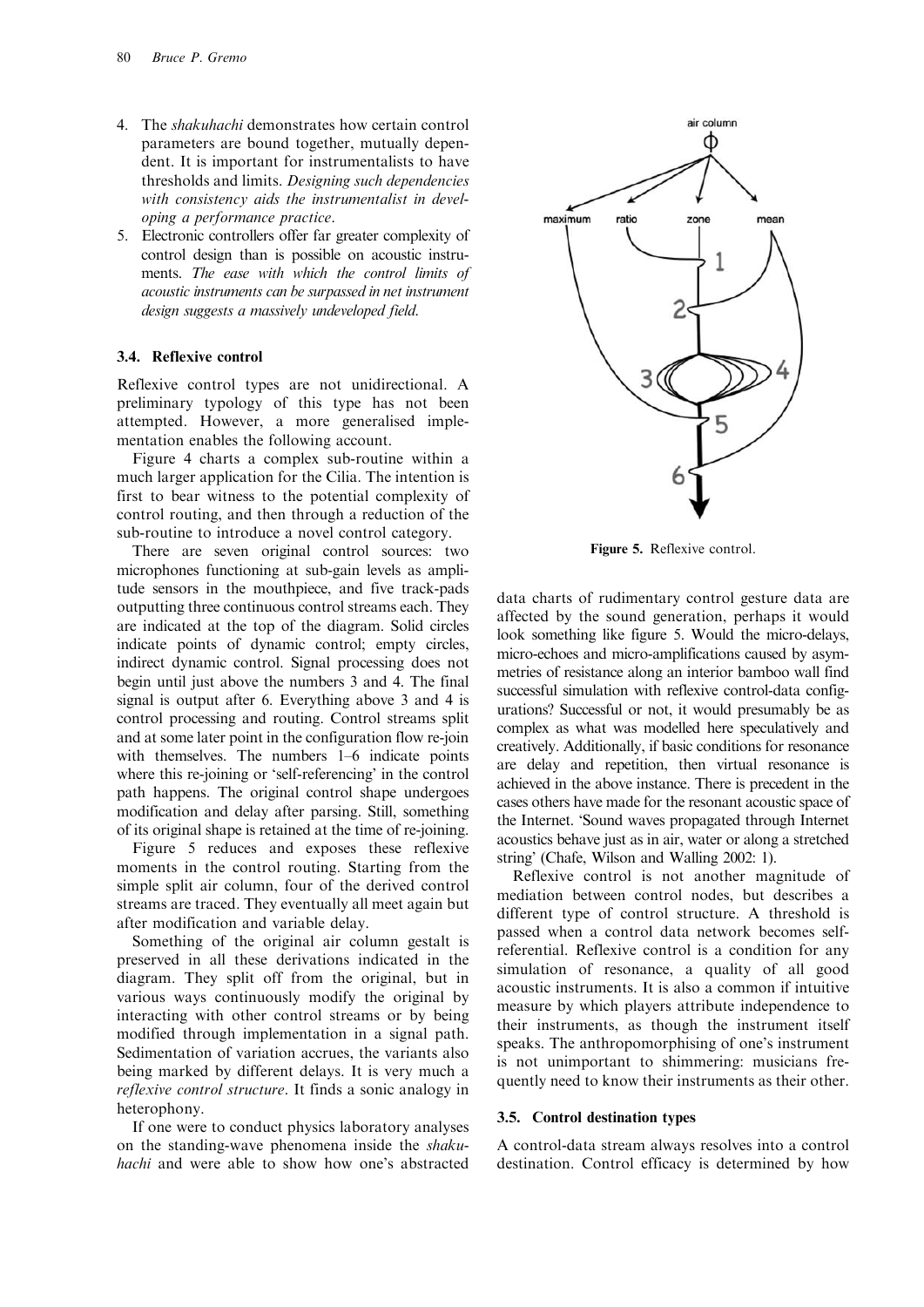well data is routed to the whole or a part of a soundgenerating routine. What can be said of such wholes and parts? Let parts that are dependent upon one another be called elements. Pitch, amplitude and duration are such parts. No sound generation is possible when one is absent. The first level of an independent part will be called an individual. A simple note wherein no demarcation can be distinguished is an example. A plenum is observed when several such individuals are sounded simultaneously as in a chord or density. Control can be directed to any level of whole and part.

View the categories together (figure 6) and it is clear that the design potential is enormous. Figure 6 could be described as a toolbox. It proposes controldata categories to be used in digital instrument design, and suggests through the use of a routing matrix that the mapping potential is enormous. Such a toolbox is required in any systematic design approach.



#### 3.6. Multi-lateral cross-control: Calgary Intervention

Multi-lateral cross-control is a control type located between the control source and the control interface.

#### 3.6.1. Calgary Intervention

This is an application composition first performed in a Calgary–Beijing tele-performance in March 2009, and again in January 2010. Jeremy Brown was the Calgary-based improviser (soprano saxophone) in the first performance, David Eagle (flute) in the second. The author was improvising on Cilia from Beijing in both performances. The same sonic results were projected to both locals.

Figures 7 and 8 describe the routing of two presets in the MaxMSP application. In all instances, the matrix object indicates 8 possible control inputs and 13 routing destinations. Practically, there are four outputs as control streams are merged. Each player exercises frequency control, double amplitude envelope generation and pitch-bend scrolling. In figure 7, the Calgary player controls frequency, but the Cilia player controls amplitude envelopes and bend (which here controls a timbre function). Frequency, amplitude and timbre are all dependent parts, elements. Two players are required to produce one electronic sonic result. The partial loss of control is at first disorienting for a player. That is by design. The disorientation affects the Cilia player more than the acoustic player as the acoustic player is still generating autonomous sound from his acoustic control instrument. The Cilia player is silent without generated sound.

Both players control frequency in the second preset (figure 8), generating the mean of the frequency inputs. If one player is silent, then it is effectively a transposition. Something similar happens with the scroll function. The Cilia assumes total control of amplitude. If the Cilia player does not blow, no Figure 6. Classification of control categories. matter what the Calgary player does no generated



Figure 7. Calgary Intervention multilateral cross-control 1.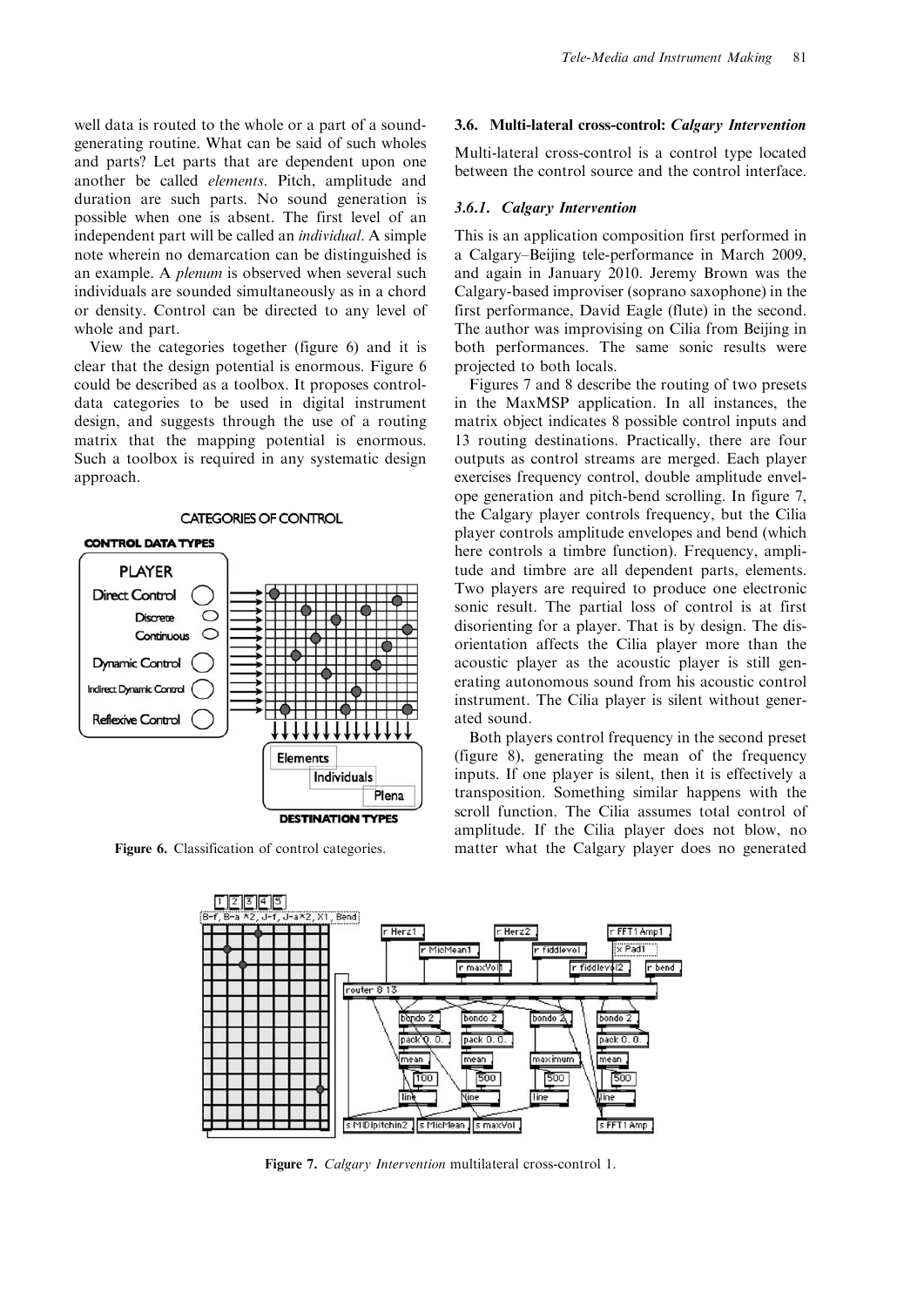

Figure 8. Calgary Intervention multilateral cross-control 2.



Figure 9. Calgary Intervention multilateral cross-control 2.

sound will ensue. The pop-up menu in figure 8 indicates the complexity of the larger patch within which the routing is embedded. 'MIDIpitchin2' is routed to nine sound-generating routines (the tenth is an interface monitor). It indicates a breadth of sound-generating routines. A maximum of five would ever be used simultaneously. Rehearsal time would ideally be spent learning to hear how this dispersed control behaves in different sound-generating configurations.

This piece provided an opportunity to experiment with a performance practice where authority is dispersed, shared and collaborated. The more control is dispersed and cross-directed to elements and not individuals or plena, the more a performer senses that another performer is controlling part of their performing voice.

The first toolbox (figure 6) is expanded in figure 9. The simple addition of a second player or control source makes the routing possibilities yet more complex. A very different kind of performance practice develops where the player is required to relinquish control in order to learn how to affect a higher-order collective control.

# 3.7. Interactive scoring: Graphic Cilia

At the end of the first part of this article we suggested that the nominal aspect of presence is optimised in tele-instrumentation when the ostensible signal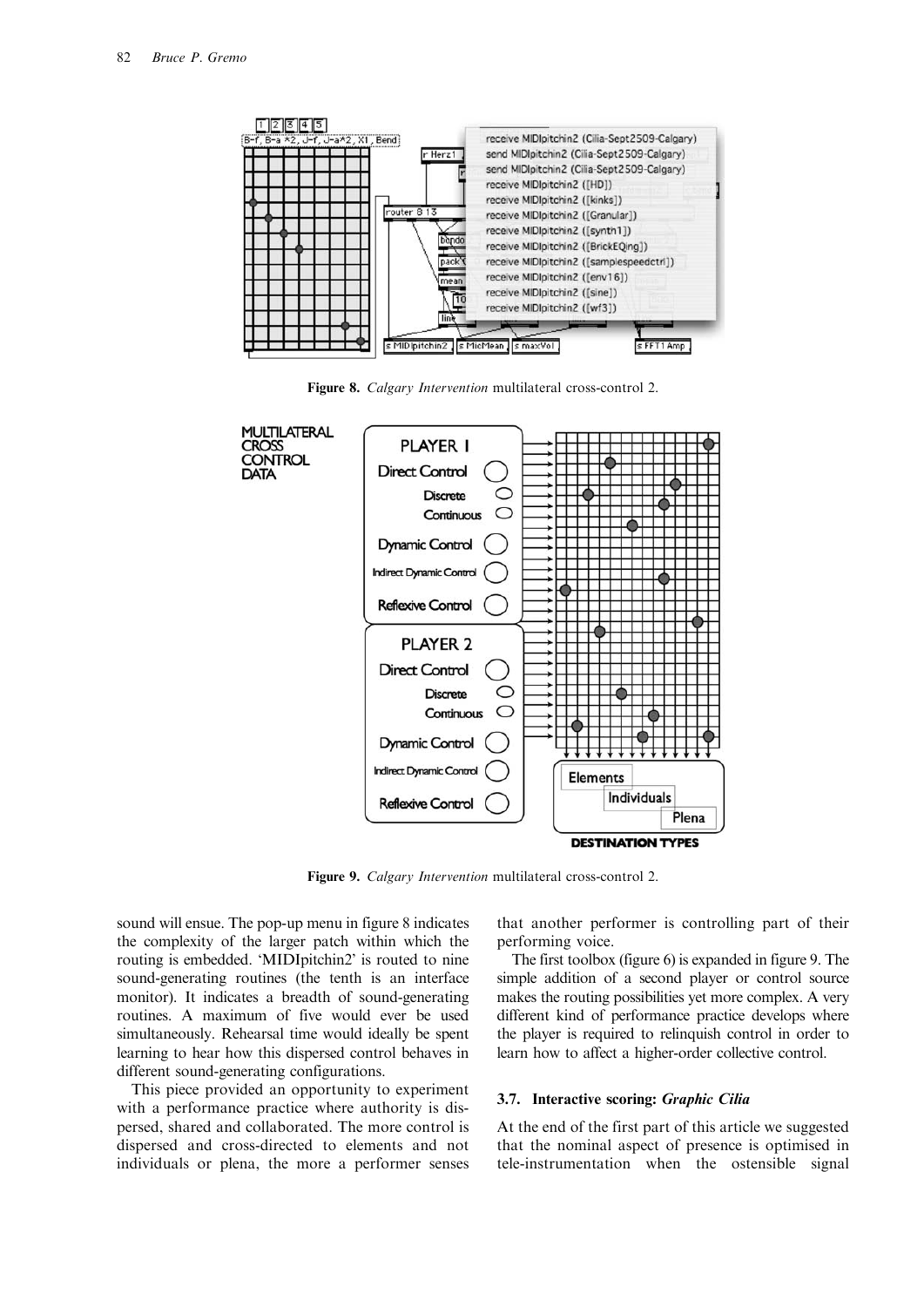channel content bears a generative relation to the control activities. In musical performance the audio transmission is self-evident and enhanced largely through good sound systems. Graphic Cilia proposes a synaesthetic partnership in which video transmission can be directly relevant to the control activity, and in a reflexive way that interacts with the musicians and their audio output.

Conventional music notation enables musicians to coordinate tempo, rhythm, pitch and harmonic context. It provides instructions that prescribe what musical actions should take place. Sonic contents that are not represented in conventional musical scores can be shown graphically. The arbitrariness of mapping from ostensible audio control data to visual output is quickly demonstrated by the differences in the numerous visualisation applications that accompany software media players. One recent application goes beyond this by providing flexible interactive mapping for the purpose of descriptively enhancing performance, while also enabling a visual performer to interact. Veldt allows 'arbitrary text, images, video and geometric models' to be triggered by musical control events (Davidson, Kapur and Cook 2004: 2). Graphic Cilia conjectures further that an interactive score can facilitate greater presence of musical intention by facilitating a manifestation of complex temporality at the level of improvisational choice.

The premiere on 8 June 2011 again featured soprano saxophonist Jeremy Brown with guitarist Russell Broom tele-casting from the University of Calgary, and the author on Cilia from the Central Conservatory in Beijing. Although an interface was set up to derive control data from the two acoustic players, for practical reasons the performance went ahead unilaterally, the Cilia exclusively generating control that generated and engaged the graphic score.

The scoring concept behind Graphic Cilia is to remain an instructive graphic language. If these graphic renderings become painterly, it is incidental, but not irrelevant insofar as a performer may become fixated by them. In this instance, sonic generation becomes secondary to the desire to manipulate the image.

The effort to facilitate structurally self-aware performance practice has a number of precedents. For example, Nick Didkovsky's Zero Waste begins with prescribed stochastically generated music that a pianist endeavours to sight-read. The pianist is tracked as a MIDI performer and what she plays then is introduced into the notation, which is again sightread off a laptop computer (Hajdu and Didkovsky 2009). Such scores are prescriptive and descriptive at the same time. There is a reporting that happens simultaneously to the generating of instructions that influence the musicians.

Graphic Cilia endeavours to go a step further by *cueing* the player into an awareness of complex temporality.

First note that the score (figure 10) is in colour, and control is routed into red-green-blue (RGB) values in various ways. The small, dark, rounded square just off centre is a rendering of what the player is doing in time present. Low and high notes render up and down, a timbre spectrum is rendered as left and right. As a player moves the square about, a noise is generated in the form of pixilation. It appears in this screenshot as a kind of messy grid. The grid is read along horizontal lines and rendered as conventional



Figure 10. 'Graphic Cilia' screenshot.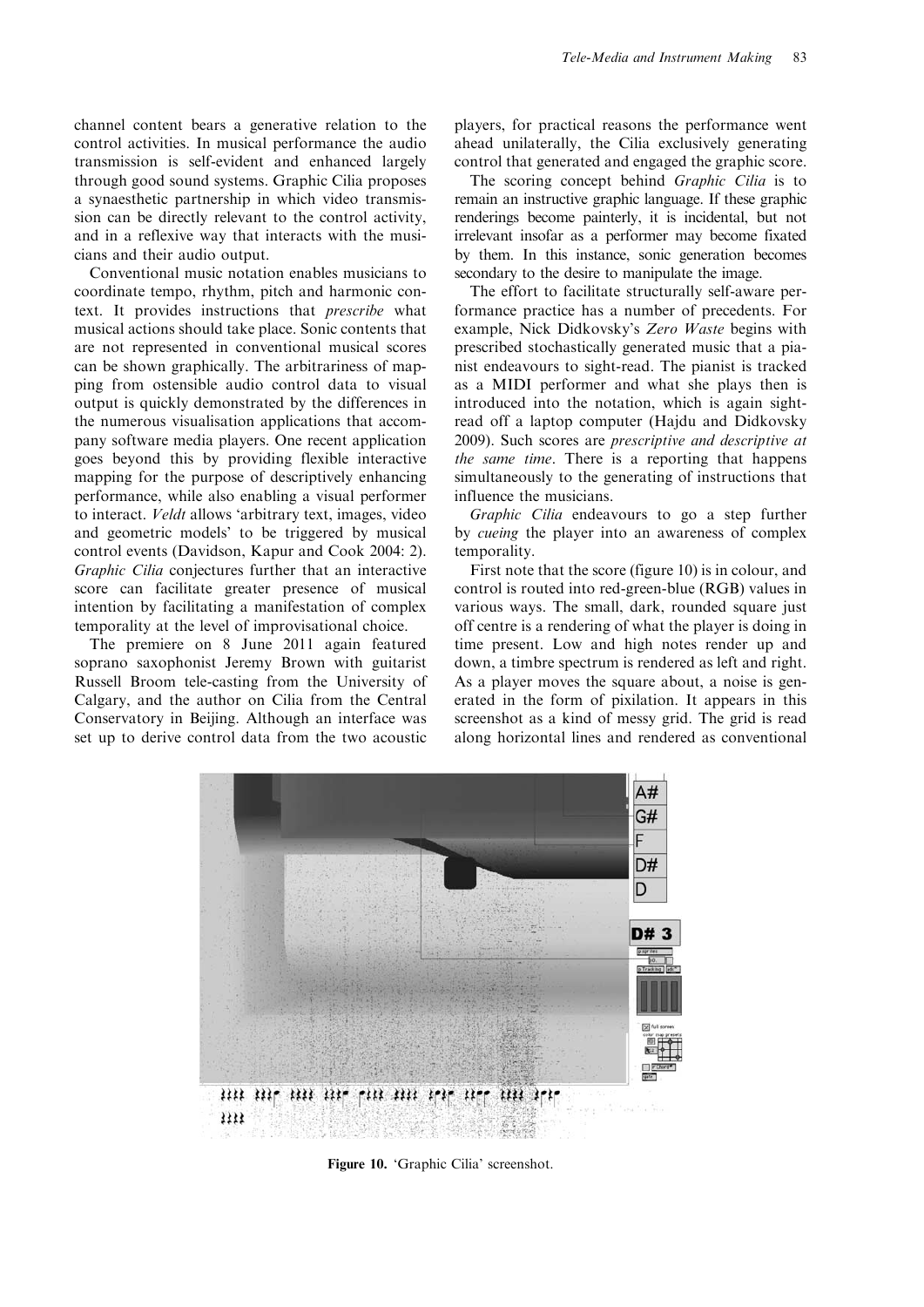rhythm (a pixilation renders an attack; no pixilation, a rest). The rhythm is gradually built up as the square moves, until a maximum number of whole-note measures is reached. The rhythms remain unchanged until they are covered by pixel noise, or the entire screen is reset. The control instrument determines harmonic background, the upper right column indicating pitch classes. The bold note name with the octave designation indicates the pitch that the control instrument last played. The planes of gradated colour are created in the wake of the small square's movement. They trace where it has been, leaving sedimentations of volumes, colours and shadings. The greater the square's movements, the greater are the plane volumes. The more disjunct the square's movements are, the greater the layering. The more punctuated the playing is with silences, the greater the shadings. Finally, the line-drawn rectangles on the upper right pulsate as a predetermined tempo guide.

The player can inscribe as well as be inscribed by the descriptive routines. He can control the rectangle's movements, colour palettes, folding, and noise textures. Once the rhythm is completely inscribed the player can become more expert by limiting himself to the given rhythms. It becomes clear after longer periods of playing that the player can never engage the whole of the score. When the focus is on playing the rhythm with the inscribed pitches, the movement of the square becomes incidental. The player loses track. If the player becomes immersed in the colours and shading, then the pitches may become secondary.

Through reading, the musician's time awareness becomes multi-directional. The activity of the small square locks the musician into a present. It is also true with the generating of rhythm cells, as it is the playing of notes that triggers their appearance. All conventional notations orient the player to the future as potential contents to be used at some later point. The shaded colour volumes and foldings represent the past: traces, resonances and sedimentations. The same is true of the noise pixels. At any moment whatever part of the score is being attended to may avail itself to a forward-oriented glance. It happens when some content is regarded not as something that has been produced, but as it is itself, and therefore warranting a renewed question: what does this mean?

In all these ways, the graphic score cues the player into a complex temporal awareness. Furthermore, in this way visual transmission contributes to the facilitating of performance presence. It doesn't do so isomorphically as do algorithmic visualisations, but in a circular interactive manner.

#### 4. CONCLUSION

Tele-instrumentation is a new enough idea that one can hardly speak of consistent performance practices let alone virtuosic instantiations. But the conditions for its systematic development can be articulated. There is a clear development horizon for formal theories of control-data types, for control-data network design practice, and therefore a prospect for optimised tele-instrument performance.

What is most distinctive about tele-instrumentation is the relation between multi-lateral cross-controller performance practices coupled with new means of facilitating performance presence. Virtuosic performance with such an instrument promises something astonishing. There is much here that is yet to be conceived.

## **REFERENCES**

- Bischoff, J. 2007. Free Association: Snapshots of an Electroacoustic Musical History. Proceedings of the 2007 Music in the Global Village Symposium. Budapest, Hungary.
- Brown, C. 2007. Know Nothing Network Music. Proceedings of the 2007 Music in the Global Village Symposium. Budapest, Hungary.
- Caceres, J., Hamilton, R., Iyer, D., Chafe, C. and Wang, G. 2008. To the Edge with China: Explorations in Network Performance. Proceedings of ARTECH 2008, 4th International Conference on Digital Arts. Portuguese Catholic University, Porto.
- Chafe, C. 2009. Tapping into the Internet as an Acoustical/ Musical Medium. Contemporary Music Review 28(4–5) (August–September): 413–20.
- Chafe, C., Wilson, S. and Walling, D. 2002. Physical Model Synthesis with Application to Internet Acoustics. Proceedings of ICASSP 2002, Orlando, USA.
- Davidson, P., Kapur, A. and Cook, P. 2004. A System for Generating Real-Time Visual Meaning for Live Indian Drumming. Refractory: A Journal of Entertainment Media, Special Edition, Spectatorship and Aural Perception, http://www.karmetik.com/sites/default/files/ labs/publications/2004\_refractory\_veldt.pdf.
- Hajdu, G. and Didkovsky, N. 2009. On the Evolution of Music Notation in Network Environments. Contemporary Music Review 28(4–5) (August–September): 395–407.
- Hunt, A., Wanderley, M.M. and Paradis, M. 2002. The Importance of Parameter Mapping in Electronic Instrument Design. Proceedings of NIME 2002. Dublin, Ireland, 24–26 May.
- Kapur, A., Lazier, A.J., Davidson, P., Wilson, R.S. and Cook, P. 2004. The Electronic Sitar Controller. Proceedings of NIME 2004. Hamamatsu, Japan.
- Nezzvanova, N. 2000. The Internet: A Musical Instrument in Perpetual Flux. Computer Music Journal 24: 3 (Fall): 38–41.
- Palacio-Quintin, C 2003. The Hyper-Flute. Proceedings of NIME 2003. Singapore.
- Rovan, J.B., Wanderley, M.M., Dubnov, S. and Depalle, P. 1997. Instrumental Gestural Mapping Strategies as Expressivity Determinants in Computer Music Performance. Hypermedia document. Paris: Mediathèque de l'IRCAM.
- Takanishi, A. and Maeda, M. 1998. Development of an Anthropomorphic Flutist Robot WF-3RIV. Proceedings of the ICMC 1998. Michigan, USA.